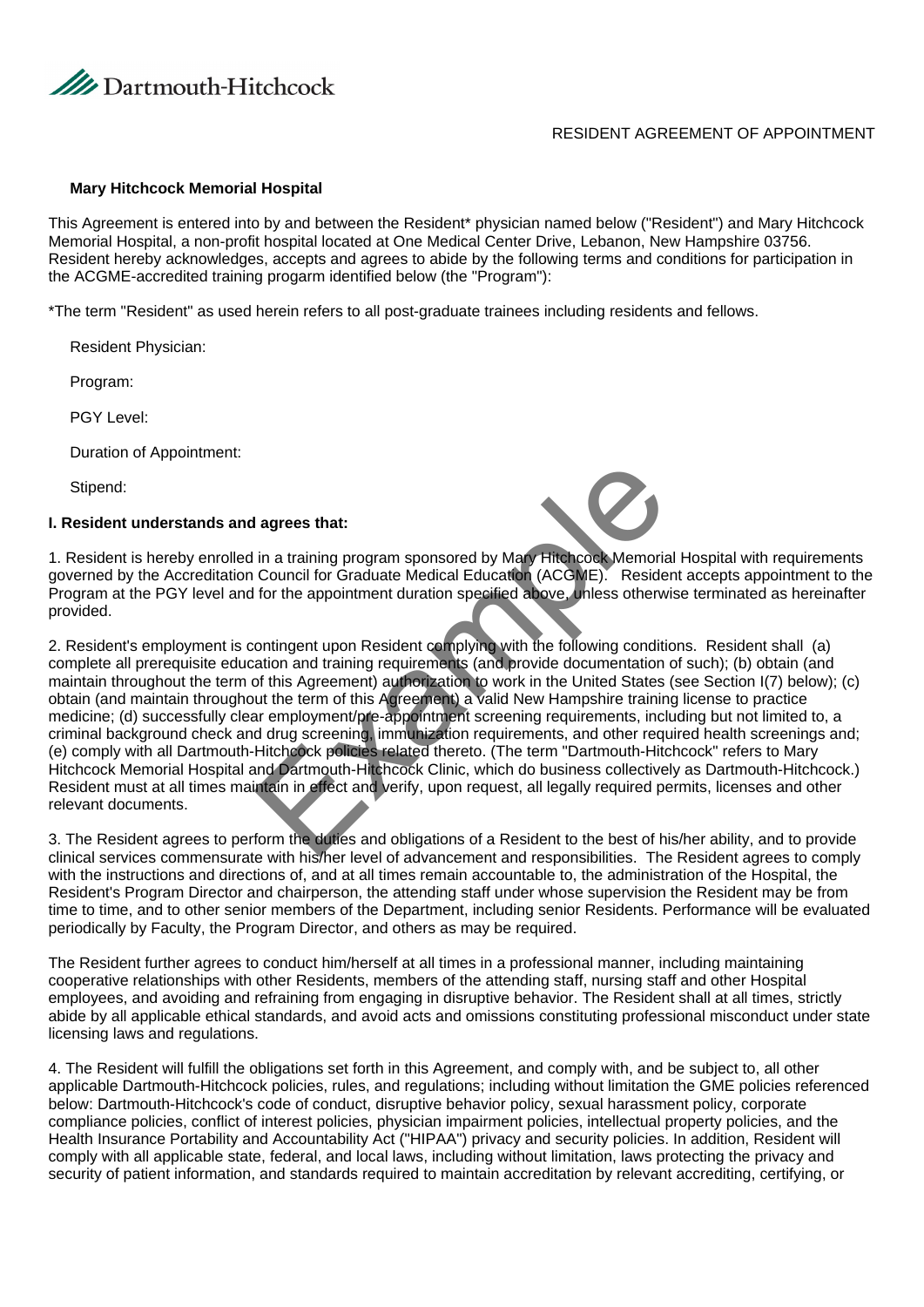licensing organizations.

Resident acknowledges and agrees that his/her data (which may include social security numbers) and "Milestone" (performance assessment) data may be shared with the applicable certifying board. Any questions concerning this, or any request to withdraw consent, should be communicated to the Designated Institutional Official at Dartmouth-Hitchcock through the GME Office.

5. The Graduate Medical Education (GME) Policies and Procedures located on the Dartmouth-Hitchcock/GME website (http://gme.dartmouth-hitchcock.org/policies/gme\_policies.html) are considered to be an integral part of this Agreement. These policies include, and are not limited to:

- Academic Improvement
- Disability and Accommodation
- Appeal of Disciplinary Action
- Disciplinary Action
- Work Hours
- Fitness for Duty Policy Employees, Covered Individuals
- General Grievances
- Leaves of Absence
- Moonlighting
- Physician Impairment and Substance Abuse
- Program Closure and Reduction
- Resident Promotion
- Resident Responsibilities
- Stipend Level
- Supervision
- Time Away
- Time Lost from Residency (including information related to specialty board eligibility requirements)
- USMLE/COMLEX Policy

6. The Resident will return all Dartmouth-Hitchcock property, including without limitation, books and equipment, complete all medical and other required records, and settle professional and financial obligations to Dartmouth-Hitchcock prior to departure from the Program.

7. If the Resident is not a citizen of the United States, he/she shall obtain a valid visa, or other appropriate and required authorization to work in the United States during the term of this Agreement. If during the term of the contract, the visa status lapses, or changes to the extent that the Resident is no longer authorized by law to work in the United States during the term of this Agreement, this Agreement shall automatically terminate and the Resident will not be permitted to continue to work.

8. The Resident represents that no disciplinary action, or investigation, or misconduct proceeding has been taken against him/her by any medical training program, hospital, health care institution or medical licensure or disciplinary agency, and that he/she has never been convicted of or entered a plea of guilty or nolo contendere to a felony or any other crime, nor has any malpractice action commenced against him/her, except as he/she has previously disclosed in writing to the Hospital. The Resident acknowledges and agrees, that this Agreement is expressly conditioned upon the truth and accuracy of the foregoing representations. The Resident acknowledges and agrees promptly to disclose any such actions, investigations, proceedings, convictions or pleas to the Hospital on an ongoing basis during the term of this Agreement. (including information related to specialty board eligibility red<br>
Dartmouth-Hitchcock property, including without limitation, bor<br>
Frequired records, and settle professional and financial oblig<br>
departure from the Program

II. In addition to the other requirements set forth herein, the Resident is required to comply with the obligations set forth in the GME Resident Responsibilities Policy. These include, but are not limited to:

- Achieve all curricular requirements of the Program in which he/she is enrolled including demonstrated competency in the areas of Patient Care, Medical Knowledge, Communication & Interpersonal Skills, Professionalism,

Practice-Based Learning and Improvement and Systems-Based Practice;

Meet Program-specific requirements and adhere to Program-specific policies;

Develop a personal program of study to foster continual professional growth with guidance from the teaching staff;

Participate in safe, effective, and compassionate patient care under supervision commensurate with the Resident's level of advancement and responsibility;

Participate fully in the educational and scholarly activities of the Program as required, and assume responsibility for teaching and supervising other residents and students;

Participate in institutional programs and activities involving the medical staff and adhere to established practices, procedures, and policies of the institution;

Become involved with institutional committees and councils whose actions affect Resident education and/or patient care;

- Apply cost containment measures to the provision of patient care using Program and institutional systems and;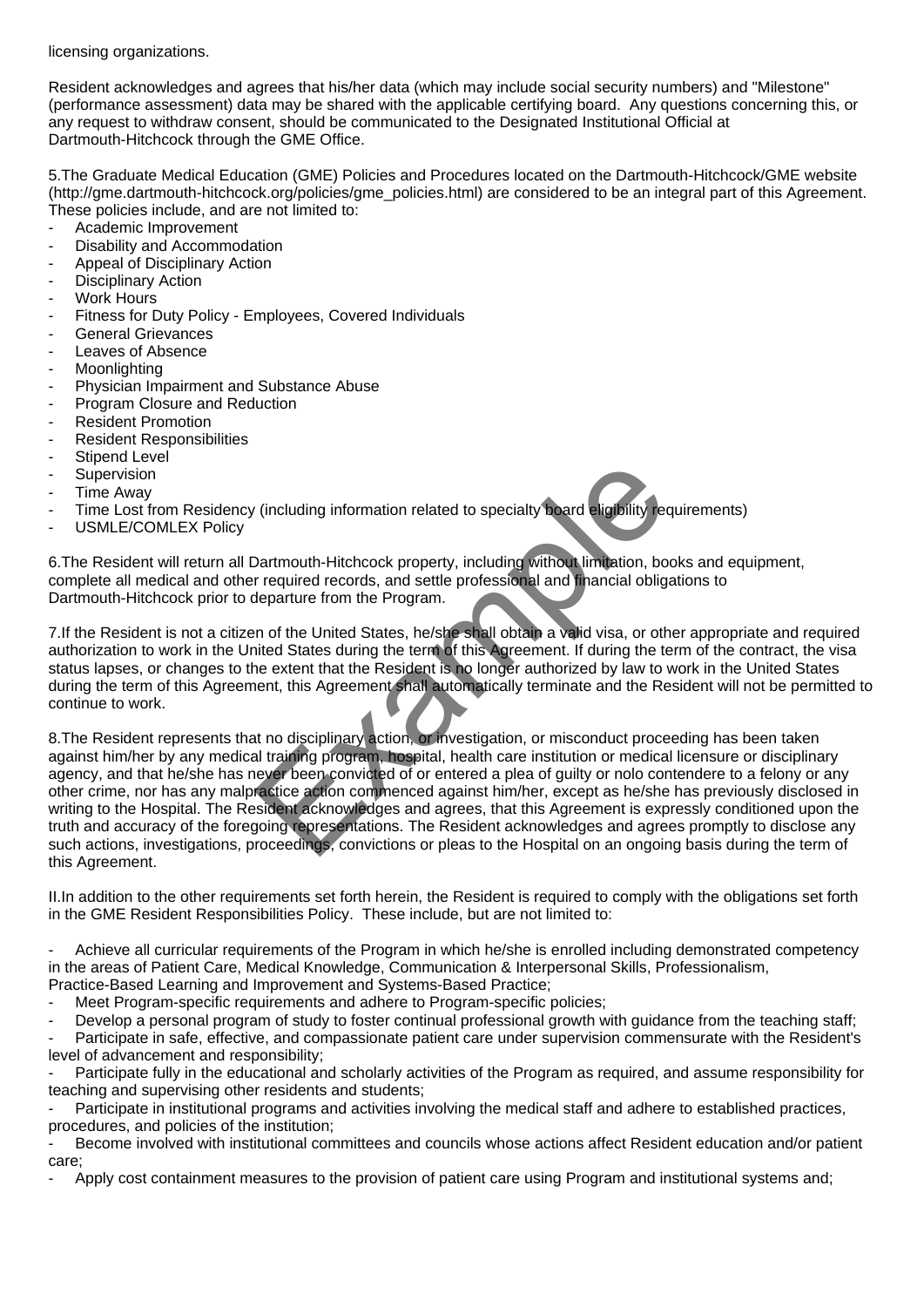- Submit to Program Director and/or Office of Graduate Medical Education accurate documentation of work hours, confidential written evaluations of the faculty and of the Program, and other information as may be required.

III. Mary Hitchcock Memorial Hospital and its participating hospital(s) and institution(s) will provide:

- An accredited academic program that provides for the educational needs of the Resident including the opportunity to acquire the skills, attitudes and knowledge consistent with proper patient care;

Patient care ancillary services, medical records, and other support services necessary for quality patient care; Readily available faculty supervision;

A work environment that includes adequate food services, on-call sleeping quarters, and an overall environment of safety and security;

Appropriate stipends, health, dental and disability insurance beginning on the Agreement of Appointment commencement date, per the terms of the Hospital's benefit plans and as outlined in the Medical Plan Summary Plan Description for Resident Employees of Mary Hitchcock Memorial Hospital and its associated yearly addendums.

Professional liability insurance coverage for activities within the scope of employment and period of participation in the applicable training program, and afterwards, for claims arising out of medical incidents that occurred during the period of the individual's participation in the Dartmouth-Hitchcock professional liability insurance program.

- Counseling services for the Resident and family members through the Employee Assistance Program or as covered by the Dartmouth-Hitchcock Health Plan through its behavioral health network, up to and including physician impairment.

- A work hour policy and schedule consistent with patient safety, and ACGME Institutional and Program-Specific Requirements.

- Written policies on resident vacation and other leaves of absence (with or without pay), to include personal and sick leave consistent with applicable laws

Timely notice of the effect of leave(s) on the ability of resident/fellow to satisfy requirements for program completion.

Laundry services for resident laboratory coats, call room linens, and scrub attire in areas where hospital-laundered scrub attire is mandated.

# IV. CONDITIONS FOR REAPPOINTMENT/CERTIFICATION OF COMPLETION

As the position of Resident involves a combination of supervised, progressively more complex and increasing responsibility in the evaluation and management functions of patient care, reappointment will be dependent upon meeting the academic standards and curricular requirements of the Program, as further specified in the Resident Promotion policy. Collective of leave(s) on the ability of resident/fellow to satisfy requirem<br>ent laboratory coats, call room linens, and scrub attire in area<br>exploratory coats, call room linens, and scrub attire in area<br>exploratory coats,

Resident must demonstrate sufficient competence to enter practice without direct supervision in order to satisfactorily complete the training program. Only upon satisfactory completion of the Program shall the Hospital furnish to the Resident a certificate of completion.

# V. TERMINATIONS AND NON-RENEWAL

Continued participation in the Program is required for this Agreement to remain in force. Termination or dismissal of Resident from the Program will automatically terminate this Agreement.

Mary Hitchcock Memorial Hospital may terminate this Agreement, and any obligations it may have thereunder at any time, upon any reasonable basis including, but not limited to, failure to satisfy the academic requirements of the Program; failure to progress in knowledge or performance at a satisfactory rate; failure to attain or demonstrate competence in any of the core competencies; or breach by the Resident of this Agreement or any Dartmouth-Hitchcock policy.

In the event that it is determined by the Program Director or his/her designee that renewal of this Agreement for a subsequent year of residency will not be made, or that the Resident will not be promoted to the next level of training, the Program shall use its best efforts to provide the Resident with written notice of such determination within no less than one hundred twenty (120) days prior to the expiration of this Agreement. If the primary reason(s) for non-renewal or non-promotion occur(s) within four months prior to end of the Agreement, written notice will be provided as circumstances reasonably allow.

Detailed information regarding appeal of disciplinary actions (dismissal from a program; non-promotion to the next PGY level; non-renewal of a resident's appointment agreement; suspension; and probation) is set forth in the Hospital's GME Policies and Procedures, as referenced above. Resident acknowledges and agrees that, as set forth in the Hospital's GME Appeal of Disciplinary Action Policy and Procedure, no legal action concerning disciplinary action may be brought by Resident unless and until the Resident has filed a written request for an appeal of the recommended disciplinary action following the procedure and within the time prescribed in said policy, and the Resident has been notified in writing of the decision of the appeal panel or the panel has failed to take any action on the Resident's written request for appeal within the time frame set forth in the policy.